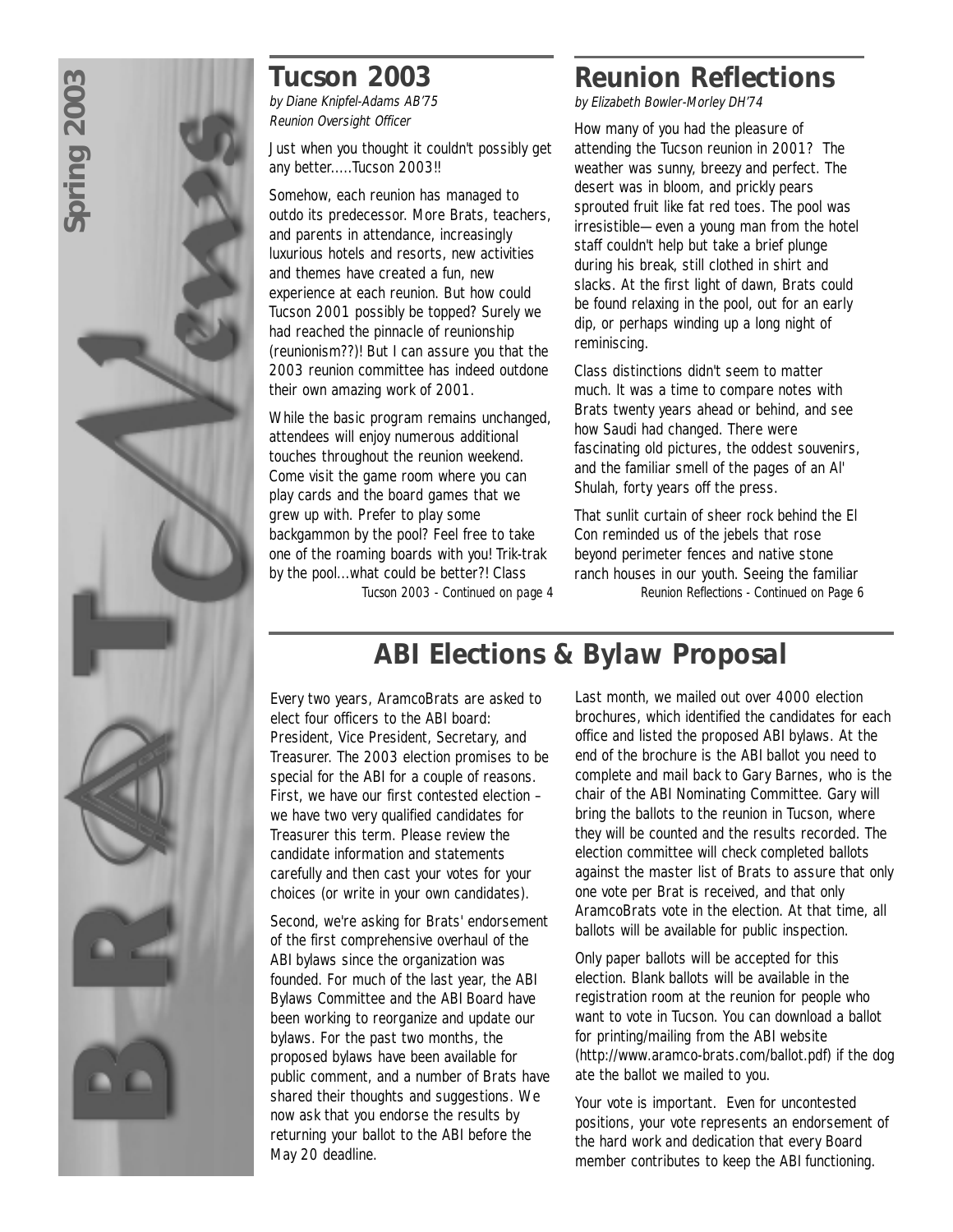# **President's Letter**

by Diana Ryrholm-Geerdes RT'62, ABI President

Ten years ago, we gathered in Tucson for a reunion while the Gulf War was pounding our homeland. In a few weeks, we will gather again while the world is caught up with the Iraq War. Our world has been changing at an unprecedented pace. The strain of that change has been as heavy for us as Brats as it has been for anyone else. We, as AramcoBrats, have never felt the anguish of having a foot in two different worlds quite so acutely.

I can't think of a better time for us to be together with family and friends. Once again, the reunion committee has been working hard to make this event special for all that are able to attend. They have some surprises in store—some you will find in other articles in this newsletter, and some you will just have to wait to experience at the reunion. Aramco Services Company amazed us with a substantial donation that allows us to bring back door prizes at the reunion. We are keeping our shoppers in Dhahran busy with ideas of things to purchase from home. The plan is to distribute these at various times during the long weekend. Marie Littlejohn-Dunn is working on another quilt to be auctioned off at the banquet. It is spectacular!!

Banish your concerns about a long drawn-out boring program at the banquet — I am not famous for my public speaking. We listened to the suggestions of Brats, and plan to streamline the evening. We have a Class Rep Meeting planned at 1:00 Sunday afternoon, and the traditional ABI Business Meeting at 2:00. This is your opportunity to talk with the Board about any issues of concern, or to express your ideas for improvements. If there is something specific you would like on either meeting agenda, please e-mail our Secretary, Pat Meadors-Desormeau, at pat\_desormeau.alliance@okalliance.com before May 5.

> **AramcoBrat, Inc.** Biennial Business Meeting Sunday, May 25, 2003 at 2 PM Coronado Ballroom, El Conquistador *ABI Board Panel Discussion Election Results ABI Annual Report ABI Financial Report Reunion Feedback*

The very popular raffle/auction will once again be present at the reunion, and we have more items than ever before. Brats, teachers, and parents continue to donate items from "home." Their names will be prominently displayed at the reunion and they will be thanked and acknowledged in our Fall 2003 newsletter. If you have items you want to donate for this or future reunions, please contact me. Many thanks to the Brats who participated in our experimental online auction a few months ago. We raised \$436.41 for the ABI and had some fun in the process.

We've been notified by the El Con that the new waterslide and kiddie pool may not be completed by the time of our reunion. We're all disappointed, but the existing pool facilities have been renovated and will be available to us around the clock during our weekend.

As I look back over the last two years, the list of accomplishments the ABI has compiled is amazing. This ABI is not the same organization we knew two years ago. We have become more in tune with the Brats and opened up many new lines of communication so that the board can bring you the kind of organization you want.

Thanks to Michael McCoy, our website has become a valuable tool to Brats everywhere. It has allowed us to easily open up the inner workings of the ABI for all Brats to see and evaluate. Please check the website periodically for reunion updates and feel free to "Ask the Board" if you have a question or concern.

What a great crew we have. Mike Simms and Michael McCoy are doing double duty, sharing the publication responsibilities along with their jobs as Vice President and Webmaster; Sherri Dent-Moxley keeps our database in top shape; Doral Zadorkin-Allen has streamlined our e-mail database which has become a valuable communication tool for the ABI, the Reunion Committee, and all Brats; Kathy Montgomery keeps our financial records up to date and quickly and efficiently processes all income and expenses - we fondly call her my houseboy; Diane Knipfel-Adams is always available to the Reunion Committee giving advice and encouragement; Wendy Nine-Sosinski has developed a system of communicating more often with class reps; Pat Meadors-Desormeau keeps the minutes of our formal meetings and presents them monthly for approval and placement on the website; and Gary Barnes has worked hard to find nominees for elected positions, and to get the ballots in your hands. Please remember to vote!!

We thank all of you for your ideas, questions, encouragement and support. You all make me proud to be a part of this AramcoBrat family. We look forward to seeing you in May for a weekend filled with fun, memories, and warmth. We will miss those of you that are unable to attend this year, but hope to visit with you via Brat Chat and look forward to seeing you in 2005.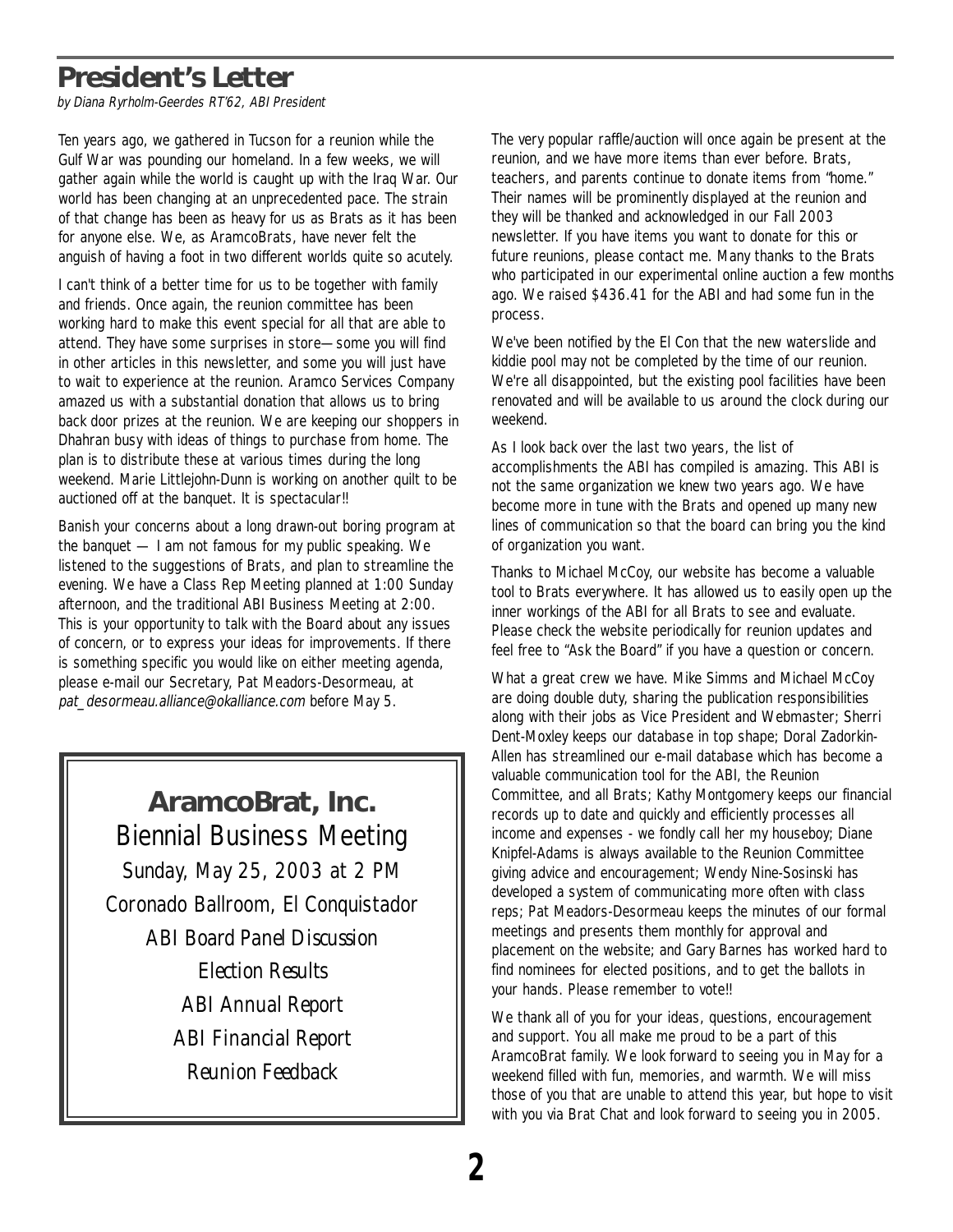### **Reunion Information:** *Everything You Always Wanted to Know*

by Erica Ryrholm-Martin DH'72, Reunion Committee Chair

#### **Reunion Committee**

Erica Ryrholm-Martin DH'72, Tavy Sandin DH'61, Alex Yiannakakis RT'74, Donna Yiannakakis, Colette Philip DH'69, and Ann Burba DH'67.

#### **The Registration Packet**

If you have not received your registration packet yet, it is most likely because you haven't paid your AdBak and/or filled out the reunion survey. To streamline the registration process, we have decided to eliminate these steps between now and the reunion. If you want a registration packet mailed to you, please e-mail Erica at ericamel@comcast.net or call \*82-1-520-529-2164. She will need your full name (first, maiden and last), your correct address, and your District and Year. You can pay the required AdBak, registration fee, and late registration fee in one shot and mail it all back with your completed reunion registration. We'll sort it all out for you in one easy step!

The packet contains several forms: fees (required), bowling, golf, tennis, vendor (all optional). Please complete the appropriate forms and return them with your payment, using the enclosed addressed envelope, to Erica. Please do not make copies of forms or send checks without forms – wait for your packet to arrive and follow the enclosed instructions.

#### **Registration Fees and Banquet**

The reunion registration fee is \$60 per person. This fee covers a number of items, most importantly the banquet fee. Payment of the banquet fee is not optional. The banquet is the main event that is provided through the hotel, so attendance is used as one of the negotiation tools to obtain discounted room, banquet and beverage rates, as well as other perks with the hotel. Please understand that the \$60 registration fee is required for each registrant. The full amount must be included with your Fees form for your registration to be processed.

#### **Deadline**

The reunion registration deadline was March 31. Envelopes postmarked after March 31 must include a \$15 late fee. If you do not include the late fee and unpaid AdBak with your forms, this will be indicated in the database and you will need to pay it at reunion check-in in order to receive the reunion package.

#### **Class Parties**

We are trying something new and fun this year. All classes will have an area set aside for them around the pool to hold their class party. Various food stations will be provided on a self-pay basis. The food is widely varied and priced reasonably. All you need to do is show up! Class reps can, of course, choose to hold their class party elsewhere, but we hope many of you will opt to try this out.

#### **Hotel Update**

The El Conquistador changed hands at the beginning of this year. The resort's new name is Hilton Tucson El Conquistador Golf and Tennis Resort.

At the moment there are still suites and rooms available for our reunion dates. If you do not have a reservation, please call the Hilton Tucson El Conquistador central reservations (1-800-864- 1284) and book a room. Please don't wait until the last minute!

If the hotel fills up between now and the reunion, central reservations will advise you to contact our overflow hotel (Holiday Inn Express of Oro Valley). The HI is an all suite hotel that sits at the foot of El Conquistador Drive. A shuttle will be available to transport you between the hotels if you desire.

Remember to mention AramcoBrats at either hotel to get the special Brat rates. The cut-off date for our room block at the El Con is May 1, 2003, and the cut-off date for our room block at the HI is May 10, 2003.

To be placed on a wait list for a room or suite at the El Con, please e-mail Diana Ryrholm-Geerdes (drgeerdes@cox.net) with your arrival and departure dates, your e-mail address, and a telephone number that you can easily be reached.

#### **Questions**

For reunion sports related concerns, please email Tavy at dunespier@aol.com; for hotel question, please contact Diana Ryrholm-Geerdes at drgeerdes@cox.net; and for any other reunion concerns, please email Erica at ericamel@aol.com.



© 2003 AramcoBrats, Inc. http://www.aramco-brats.com BRATNews is published twice a year by AramcoBrats, Inc. All contents are the copyrighted property of ABI or the article author.

#### **ABI Board of Directors:**

| President                                                   | Diana Ryrholm-Geerdes RT'62 |
|-------------------------------------------------------------|-----------------------------|
| Vice President:                                             | Mike Simms AB'78            |
| Secretary:                                                  | Pat Meadors-Desormeau RT'60 |
| Treasurer:                                                  | Kathy Montgomery AB'64      |
| Reunion Oversight Officer:                                  | Diane Knipfel-Adams AB'75   |
| <b>Publications Officer:</b>                                | Mike Simms AB'78            |
| Database Director:                                          | Sherri Dent-Moxley DH'77    |
| Email Director:                                             | Doral Zadorkin-Allen DH'66  |
| Webmaster:                                                  | Michael McCoy RT'72         |
| Class Representative Coordinator: Wendy Nine-Sosinski DH'68 |                             |
|                                                             |                             |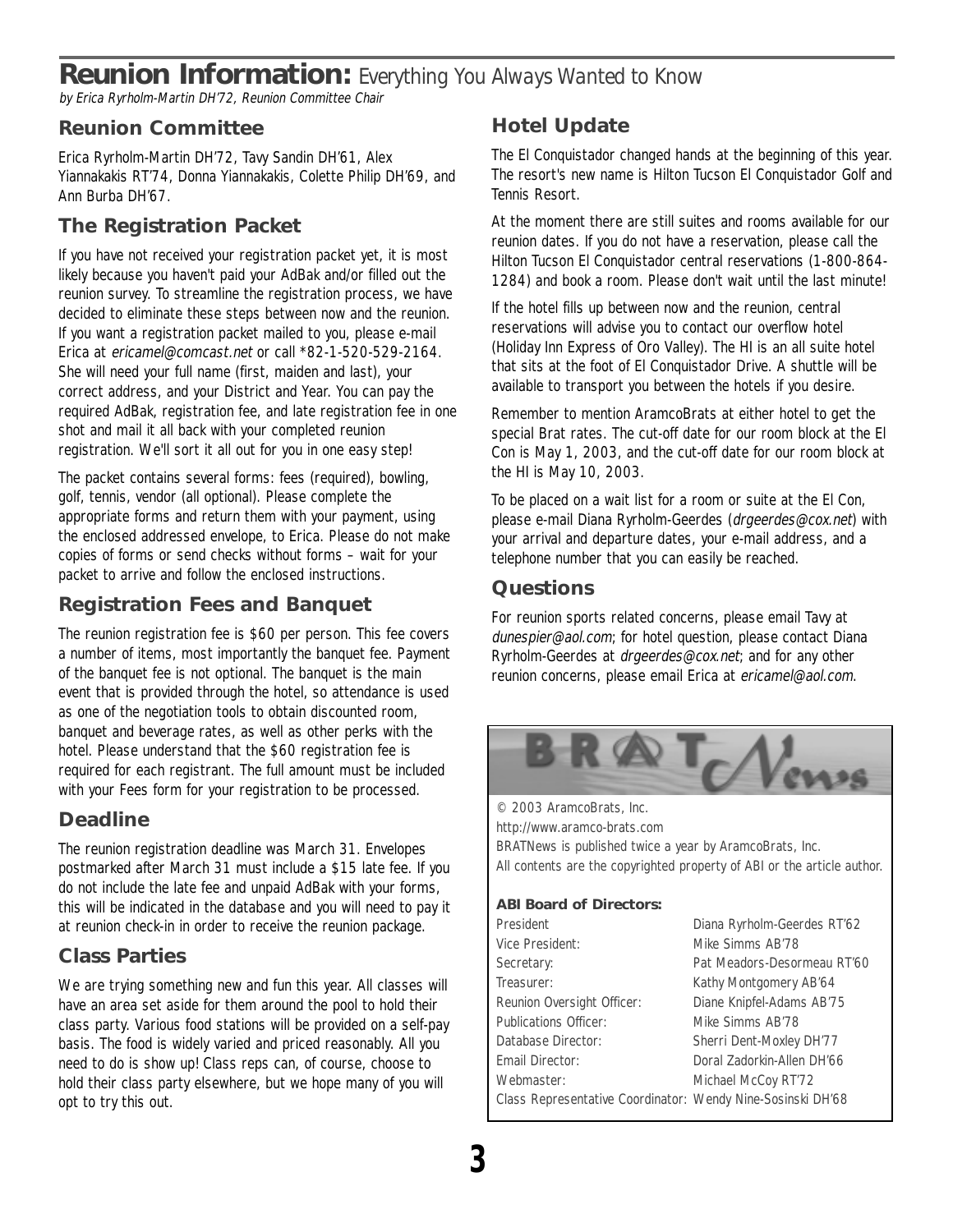### **Donations Many People, Many Thanks**

We have had a total of 233 donors this term, for a total of \$12,333.20 in cash donations. This number has already passed last term's grand total (187 donors for a total of \$5928)! The number of AdBaks received, however, is significantly down from this time last term. Hurry!

Since the last newsletter, the following people have made cash donations to AramcoBrats, Inc. On behalf of the AramcoBrats, Inc. Board of Directors, I thank you all very much. Fellow Brats, won't you please take a moment to thank these people when you see them.

Aramco Services Company Heather Archer-Smith DH'81 Carrie Ashley-Loomis DH'83 Michael Barnes RT'62 Judith Ann Boucher-Peralta RT'53 Heather Boyes-Anderson DH'89 Nancy Bradfield-Rice RT'50 Kacey Carleton DH'72 Wendy Cyr DH'64 Heather Darnsteadt-DeWitt DH'83 Sarah Davis DH'73 Debbi Dirr DH'65 Mary (Molly) Donlon-Bruen AB'67 Kellie Eastham DH'77 Suzanne Eastwood-Townsend AB'60 Mariellen Echezuria-Jungers RT'73 Roberto Ellison DH'85 Heather Elson AB'84 Kristin Flom-Smith DH'74 Ken Florentine RT'70 Michael Ford DH'57 Martin Golding DH'66 Mike Grimes AB'75 Tina Haggard-Winkler DH'67

Wilma Haggard, Teacher Joyce Hilsz-Barton DH'60 Scott Holland, Teacher Alice Homolka-Tate RT'86 Richard Howard RT'61 Joan Hubbard-Waas RT'51 Jeffrey M. Hutchins DH'62 Jeff Jones DH'63 Gary Jungers AB'68 Janet Kemp-Bakich DH'66 Bob Klein, Teacher Craig E. Kulas DH'82 Kay Landis-Landis DH'51 Cynthia Larsen-Aquino RT'62 Mary Alice Lightle DH'63 Tina Lorentzen-Winters AB'59 Megan McIntosh DH'70 Binker (Tom) Milam DH'65 Kathy Montgomery AB'64 Lorre Muench-Oxman RT'66 Daniel Norton DH'79 Kirsten Orseth-Munighan DH'81 Nancy Pais RT'74 Thomas Poirier DH'73

Michael Polhemus DH'66 Sissy Quick-Kay DH'66 Pamela Rader-Pauwels RT'68 Lynda Randall-Goodman DH'70 John Rappaport DH'77 Karen Roach DH'69 Jane Robinson-Cleaver DH'63 Paul Robinson RT'56 JB Rodieck DH'57 Michael T. Simms AB'78 Evelyn Smith-Lauritsen RT'55 Millie St. Clair-Oberlin RT'58 Michal Stebbins-Phelps AB'67 Esther Steele-Shekell AB'67 Diana Szostek-Lynn DH'60 Karima Yasmine Tahir DH'89 Janee Tomaselli-Cole DH'61 Mara Urenovich-Barth DH'85 Debbie Urenovich-Vassallo DH'84 Brooks VanDerzee DH'86 Koren Walsh-Weis DH'83 Doug Webb DH'72 Mary Williams-Sanchez DH'58 Constantine Yiannakakis RT'70

*Tucson 2003 - Continued from Page 1*

parties will be extra enjoyable this year with more organized and clustered groupings, as well as readily available and varied food options.

You asked... we listened! We received many requests for live music at the reunion, so that is exactly what you'll have. A great local Tucson band will play at the Sunday night dance. Of course, our favorite garage bands will be playing throughout the weekend in the Teen Canteen. But that's not all... come to the reunion to see the rest of our special live music surprises.

Because reunions can be stressful to many Brats, 12-Step meetings will be scheduled throughout the reunion. For scheduling information, see your reunion newsletter and watch the bulletin boards.

Kathy Montgomery and Selena Maranjian have again made special efforts to invite teachers to the 2003 reunion, and over 40 teachers have returned surveys indicating they will be attending. Nell Bess noted: "I had such a good time at the last reunion... The best part...was seeing former students as adults." Following the last reunion, Joseph Sprietsma (who says he's coming to this one as well) told us: "I am slowly entering the geezer age, but after the last reunion, my mind and soul were young again!"

As a result of the ABI's new relationship with Aramco Services Company, representatives of ASC will be attending the reunion. Cross your fingers that you'll win one of the outstanding ASCsponsored door prizes. Be sure to stop by and say hello and shukran to our new ASC friends.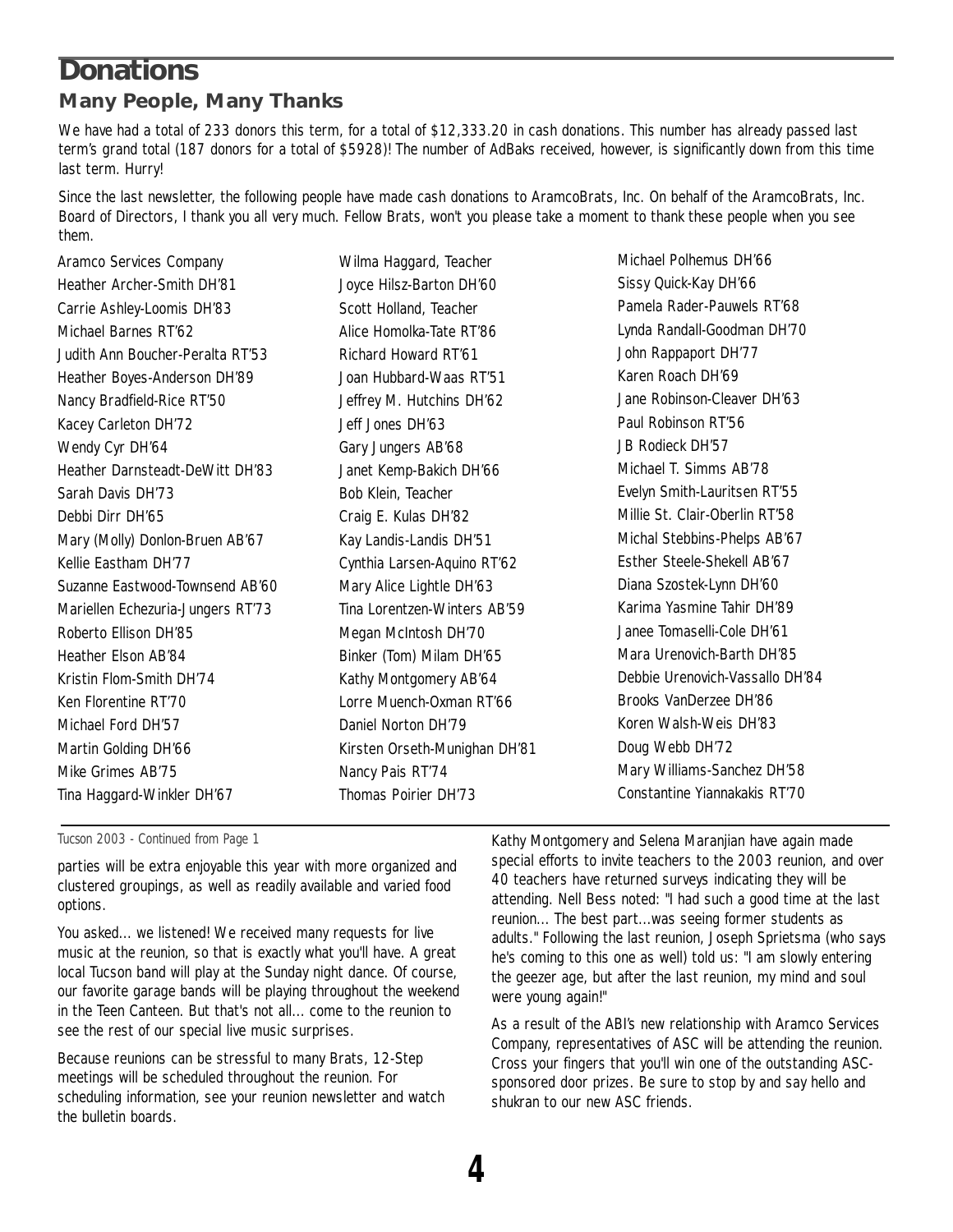# **2002 Quarterly Financial Report**

The following spreadsheet presents our income and expenses for the current term. Because the ABI operates on a two-year basis, our fiscal "year" is made up of eight quarters. Last October, the ABI Board voted to synchronize our fiscal calendar to the annual calendar; to make that work, we added a one-time ninth two-month "quarter" to account for income and expenses incurred in November and December, 2001.

This information is updated quarterly on the ABI website (http://www.aramco-brats.com/quarterlies.htm).

|                               | <b>Budgeted</b><br>(thru 12/31/03 | 2001 04<br>$(11/1/01 -$ | 2002 01<br>$(1/1/02 -$ | 2002 02<br>$4/1/02 -$ | 2002 03<br>$7/1/02 -$   | 2002 04<br>$10/1/02 -$ | 2003 01<br>$1/1/03$ -   | <b>Total</b><br>To     |
|-------------------------------|-----------------------------------|-------------------------|------------------------|-----------------------|-------------------------|------------------------|-------------------------|------------------------|
|                               |                                   | 12/31/01)               | 3/31/02                | 6/30/02               | 9/30/02                 | 12/31/02               | 3/31/03                 | Date                   |
| Revenue                       |                                   |                         |                        |                       |                         |                        |                         |                        |
| Administrative Baksheesh      | \$16,000.00                       |                         | \$2,674.00             | \$2,488.00            | \$1,414.00              | \$1661.00              |                         | \$3134.00 \$11,371.00  |
| <b>Donations</b>              | 5,000.00                          | 20.00                   | 1,869.00               | 1,625.00              | 860.00                  | 1,408.20               | 6426.00                 | 12,208.20              |
| ABI Proceeds (Suq & Auction)  | 500.00                            |                         | 77.00                  | 15.00                 | 26.75                   | 353.90                 | 514.65                  | 987.30                 |
| 2001 Directory Sales          | 750.00                            | 40.00                   | 90.00                  | 135.00                | 135.00                  | 110.00                 | 185.00                  | 695.00                 |
| 2003 Raffle/Auction           | 5,000.00                          |                         |                        |                       |                         |                        |                         | 0.00                   |
| 2003 Reunion Registrations    | 69,000.00                         |                         |                        |                       |                         |                        | 18,355.00               | 18,335.00              |
| a-b.com Email Licenses        | 0.00                              |                         |                        |                       |                         |                        | 30.00                   | 30.00                  |
| <b>Total Revenue</b>          | \$96,250.00                       | \$60.00                 | \$4,710.00             | \$4,263.00            | \$2,435.75              | \$3,533.10             | \$28,624.65 \$43,626.50 |                        |
| <b>Operating Expenses</b>     |                                   |                         |                        |                       |                         |                        |                         |                        |
| <b>ABI Web Site</b>           | \$2,000.00                        |                         | \$45.00                | \$22.50               | \$92.49                 | \$22.50                | \$22.50                 | \$204.99               |
| Accounting/Legal Fees         | 2,000.00                          |                         | 1,363.73               | 1,445.25              | 710.16                  | 289.31                 | 303.88                  | 4,112.33               |
| <b>Bank Fees</b>              | 150.00                            |                         |                        |                       |                         |                        |                         | 0.00                   |
| <b>CRC</b> Expenses           | 700.00                            |                         |                        |                       |                         |                        |                         | 0.00                   |
| Database Upgrade              | 2,000.00                          |                         |                        |                       |                         |                        |                         | 0.00                   |
| Directory Printing/Mailing    | 10,000.00                         |                         |                        |                       |                         |                        |                         | 0.00                   |
| Miscellaneous ABI Expenses    | 1,000.00                          | 299.50                  |                        |                       | 46.72                   | 1,561.62               | 17.75                   | 1,925.59               |
| Newsletter Mailings           | 13,500.00                         | 3,809.43                | 1,453.62               | 2,984.73              |                         |                        | 3,411.37                | 11,659.59              |
| Raffle/Auction Expenses       | 700.00                            |                         |                        | 57.81                 |                         |                        | 69.78                   | 127.59                 |
| Reunion Expenses              | 70,000.00                         |                         |                        | 496.22                |                         |                        | 1,406.02                | 1,902.24               |
| Reunion Registration Mailing  | 2,600.00                          |                         |                        |                       |                         |                        | 1,838.78                | 1,838.78               |
| Special Reunion Fund Expenses | 7,000.00                          | 372.36                  |                        |                       | 181.42                  | 209.97                 | 1,650.00                | 2,413.75               |
| 2005 Reunion Site             |                                   |                         |                        |                       |                         |                        |                         |                        |
| Search Expenses               | 1,000.00                          |                         |                        |                       | 35.00                   | 818.46                 |                         | 853.46                 |
| <b>Total Expenses</b>         | \$112,650.00                      | \$4,481.29              | \$2,862.35             | \$5,006.51            | \$1,065.79              | \$2,901.86             |                         | \$8,720.08 \$25,037.88 |
| Profit/Loss                   | (\$16,400.00)                     | (\$4,421.29)            | \$1,847.65             | (\$743.51)            | \$1,369.96              | \$631.24               | \$19,904.57 \$18,588.62 |                        |
| <b>Starting Cash Balance</b>  | \$43,630.24                       |                         |                        |                       |                         |                        |                         |                        |
| Cash Balance - End of Quarter |                                   | \$39,208.95 \$41,056.60 |                        | \$40,313.09           | \$41,683.05 \$42,314.29 |                        | \$62,218.86             |                        |
| Projected End Cash Balance    | \$27,230.24                       |                         |                        |                       |                         |                        |                         |                        |

# **Class Representative Notes**

by Wendy Nine-Sosinski, Class Representative Coordinator

The first biennial Class Representative Meeting will be held at the reunion in the Coronado Ballroom on Sunday, May 25th at 1:00 P.M. I hope to see all the reps who are at the reunion join together to swap notes and ideas for improving and extending our class representative structure. It will be so nice to have a chance to meet each other face to face.

If you're interested in becoming a class representative, just send an email to wendy@aramco-brats.com. The ABI website (http://www.aramco-brats.com/crc.htm) lists classes that need class representatives. You're welcome to become a class rep even if your class already has one or more, though.

If your Class Rep will not be attending the Tucson reunion, please consider volunteering to organize the class party for your class. It is not difficult and would bring oodles of satisfaction when you see how much fun your classmates are having on Class Party night.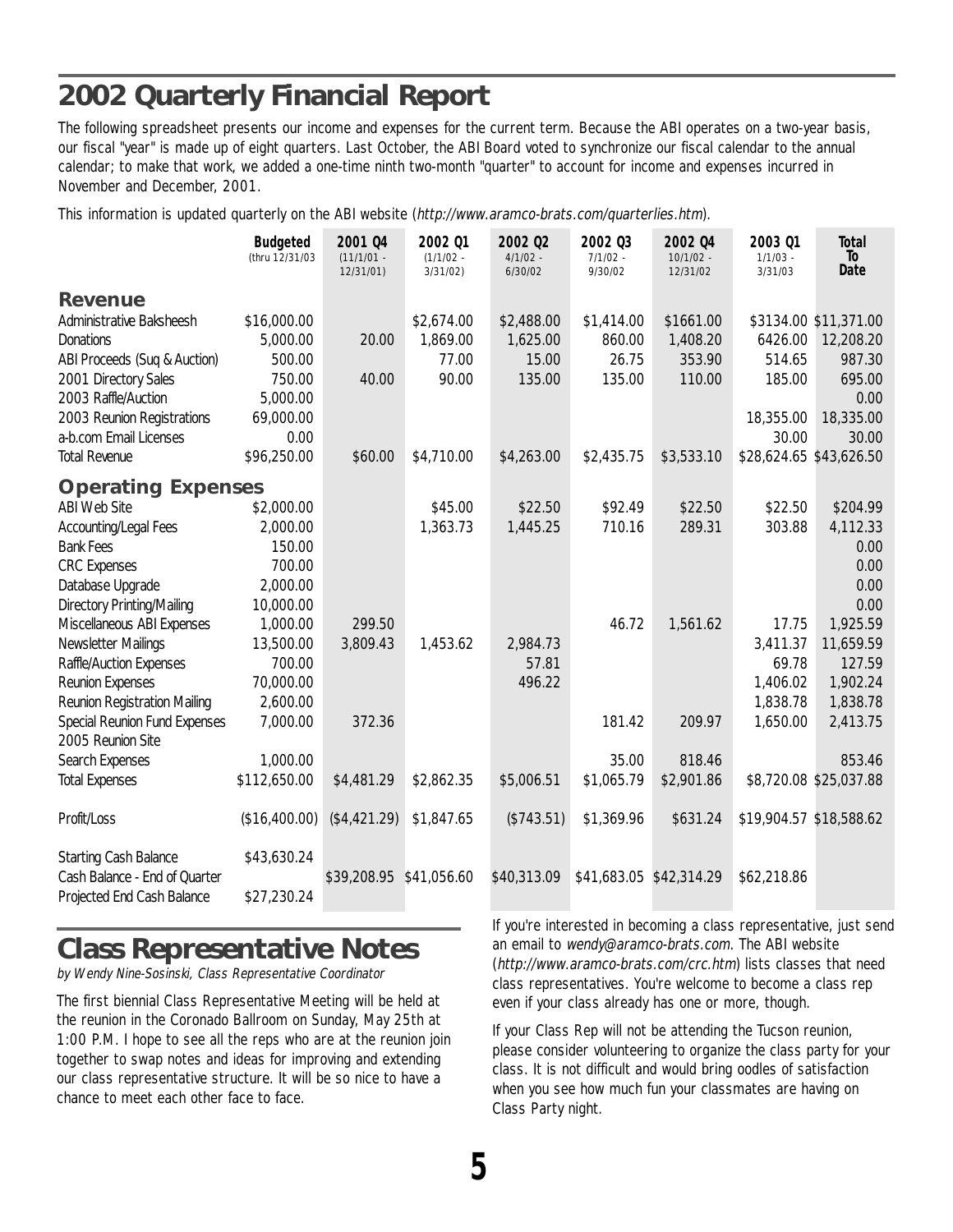# **Aramco-Brats.com Email Addresses Now Available**

You can now obtain a <yourname>@aramco-brats.com email address through the ABI to keep you connected with classmates, friends, and family no matter how often you change locations, jobs or ISPs. No matter where you go or which Internet service you choose as your email provider, your ABI email address need never change: if you change your "real" email address, you just notify us and we change the address to which your <yourname>@aramco-brats.com address forwards your mail.

#### **How Does It Work?**

The <yourname>@aramco-brats.com email address is a mail forwarder. When someone sends mail to your <yourname>@aramco-brats.com address, the ABI mail server

immediately forwards the message to your "real" email account. Messages are not stored on the ABI mail server, so email privacy is not compromised.

### **Do I Have to Use My Own Name?**

Nope - you can be as creative as you like. Certain addresses, such as president@aramco-brats.com, are reserved, and your address can't be anything inappropriate (in any language), but other than that, you can use any name that isn't already taken.

### **How Do I Get One?**

#### Use the online form (http://www.aramco-

brats.com/email\_address.htm) to specify the email address you want and the "real" address to which you want your mail forwarded. Once you get a confirmation message that the address you want is available, you send a check for \$10 payable to Aramco-Brats, Inc. to Kathy Montgomery. Your address will begin working as soon as your payment is received.

### **Are There Any Restrictions?**

You cannot use your <yourname>@aramco-brats.com address in any unsolicited or unauthorized advertising, promotional materials, "junk mail," "spam," "chain letters," "pyramid schemes," or any other form of solicitation. You cannot use your <yourname>@aramco-brats.com email address to claim or imply you represent the ABI in any capacity. You understand and agree that the ABI email forwarding service is provided "AS-IS" and that the ABI assumes no responsibility for the timeliness, deletion, or mis-delivery of email messages. The ABI reserves the right to decline or refund an email address license fee and terminate an email address license if, in its sole discretion, the ABI feels the address is being used inappropriately.

### **How Do I Find Out More?**

Send any questions or comments to webmaster@aramcobrats.com.

#### *Reunion Reflections - Continued from Page 1*

green and white banner overhead, we knew we were on our home turf. Then there were the personal touches: class dinners, group excursions, and spontaneous pajama parties from room to room. I was so caught up in sightseeing excursions I didn't even get into bowling this time around.

There were group photo ops, open bar margueritas, the banquet, and the auction - getting to sit with my special "date" - (don't tell my husband!) - and that colossal party around the pool - followed by lazy mornings on our private porch, watching the lizards skitter about in the dust of their desert gardens. I'd have to say this was one of the best vacations I ever had in my life.

If you're interested in excursions outside the El Con, check out http://www.tucsonbotanical.org for one of Tucson's most amazing little treasures: the Tucson Botanical Gardens. Five acres of beauty and imaginative design incorporate fifteen different gardens, arranged in a trail that is well-marked but full of surprises. Get a close-up look at the Bigfoot of prickly-pear cacti, an aloe-like bush that looks for all the world like a menacing octopus, an art gallery enclosed in an historic home, and a display of Native American agriculture. Despite the feeling that we had been transported to an exotic wonderland, we were still within walking distance of lunch options; ask for directions at the desk. General admission is only five dollars, four for seniors and \$2.50 for kids. Homeowners be warned: you will leave with a headful of ideas of what to do with your own yard, deck, or patio!

If you're more inclined toward outdoor sports, camping or other excursions, do a web search and find out if you need to make reservations, and if group rates are available. Get together with other Brats, on Brat Chat or by phone, to plan group activities and make travel arrangements.

Elizabeth Bowler-Morley DH '74 is the daughter of James A. Bowler and the late Barbara Bowler, and the sister of Lorraine and James Bowler.

### **From Your Email Coordinator**

The AramcoBrats email list continues to grow daily. With everyone's continued assistance, we are keeping up with most changes. You have two options for letting us know about changes to your email address: you can send a note to Doral Zadorkin-Allen (doral@aramco-brats.com), or you can fill out the Address Change form on the ABI website (http://www.aramco-brats.com/address\_change\_form.htm) and click the Send button.

The ABI does not share its email database with anyone outside our organization. We use the email database to keep Brats connected to one another and to distribute ABI information to you.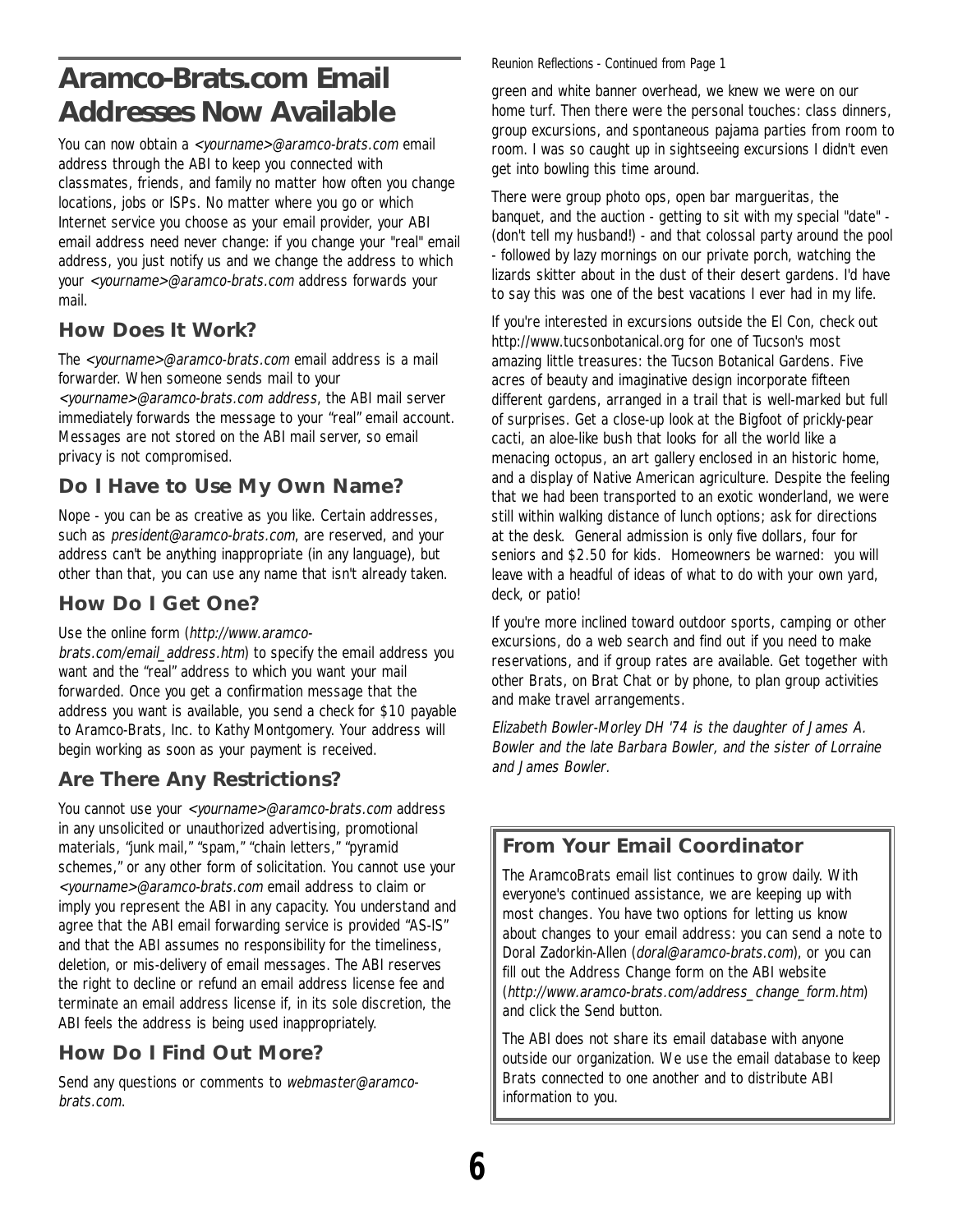| Name:           | First                                                       | Maiden                       | Last                                                                                                                                                                                                                                                        |                                                                                    |
|-----------------|-------------------------------------------------------------|------------------------------|-------------------------------------------------------------------------------------------------------------------------------------------------------------------------------------------------------------------------------------------------------------|------------------------------------------------------------------------------------|
| District/Year:* |                                                             |                              |                                                                                                                                                                                                                                                             |                                                                                    |
| Address:        | District (DH, RT, AB, or UD)                                | Year of 9th Grade Graduation |                                                                                                                                                                                                                                                             |                                                                                    |
|                 | Street/Post Office Box                                      |                              |                                                                                                                                                                                                                                                             |                                                                                    |
|                 | City                                                        | State/Country                | $ZIP+4$                                                                                                                                                                                                                                                     |                                                                                    |
| Telephone:      | Area Code/Country Code                                      | Telephone Number             |                                                                                                                                                                                                                                                             |                                                                                    |
| Fmail:          |                                                             |                              |                                                                                                                                                                                                                                                             |                                                                                    |
|                 |                                                             |                              |                                                                                                                                                                                                                                                             |                                                                                    |
|                 |                                                             |                              | Mail Form to: AramcoBrats, Inc., c/o Sherri Dent-Moxley, 675 Cypress Tree Drive, Rock Hill, SC 29730-9271<br>Contact information can also be changed online at http://www.aramco-brats.com/address_change_form.htm<br>PLEASE WRITE ALL INFORMATION CLEARLY. |                                                                                    |
|                 | This is New Address Information - Please Update ABI Records |                              |                                                                                                                                                                                                                                                             | 2003 AdBak:                                                                        |
| Name:           |                                                             |                              |                                                                                                                                                                                                                                                             | (\$18 US/\$23 International)                                                       |
|                 | First                                                       | Maiden                       | Last                                                                                                                                                                                                                                                        | <b>Additional Contribution:</b>                                                    |
| District/Year:* | District (DH, RT, AB, or UD)                                | Year of 9th Grade Graduation |                                                                                                                                                                                                                                                             | $\Box$ Anonymous Contribution - Please do not<br>include my name in list of donors |
| Address:        |                                                             |                              |                                                                                                                                                                                                                                                             | 2001 ABI Directory:                                                                |
|                 | Street/Post Office Box                                      |                              |                                                                                                                                                                                                                                                             | (\$10 U.S./\$15 International)                                                     |
|                 | City                                                        | State/Country                | $ZIP+4$                                                                                                                                                                                                                                                     | REDUCED TO SELL!                                                                   |
| Telephone:      |                                                             |                              |                                                                                                                                                                                                                                                             | TOTAL:                                                                             |
| Email:          | Area Code/Country Code                                      | Telephone Number             |                                                                                                                                                                                                                                                             | Please make checks payable to AramcoBrats, Inc.<br>in US dollars only.             |
|                 |                                                             |                              |                                                                                                                                                                                                                                                             |                                                                                    |

# **Have You Tried Brat Chat?**

If you haven't given Brat Chat a whirl, consider doing so. Brat Chat is a conversation between 700+ brats that is carried out daily via email. It's a free service that many have found to be informative, entertaining, touching, and even therapeutic. On any given day, Brat Chatters may be discussing peace in the Middle East, movies and current events, those fat green caterpillars on the hedges we grew up near, square hamburgers at the snack bar, Arabic words we use today (such as hamy hamy and mafi muk), upcoming reunions, visits to Arabia, recipes from long ago, jellyfish, favorite teachers, sneaking out, and many more topics.

You can opt to receive each message immediately, or you can be on the popular digest version, which compiles BratChat messages into one or two digests per day. For more information, send an email to TMFSelena@aol.com.